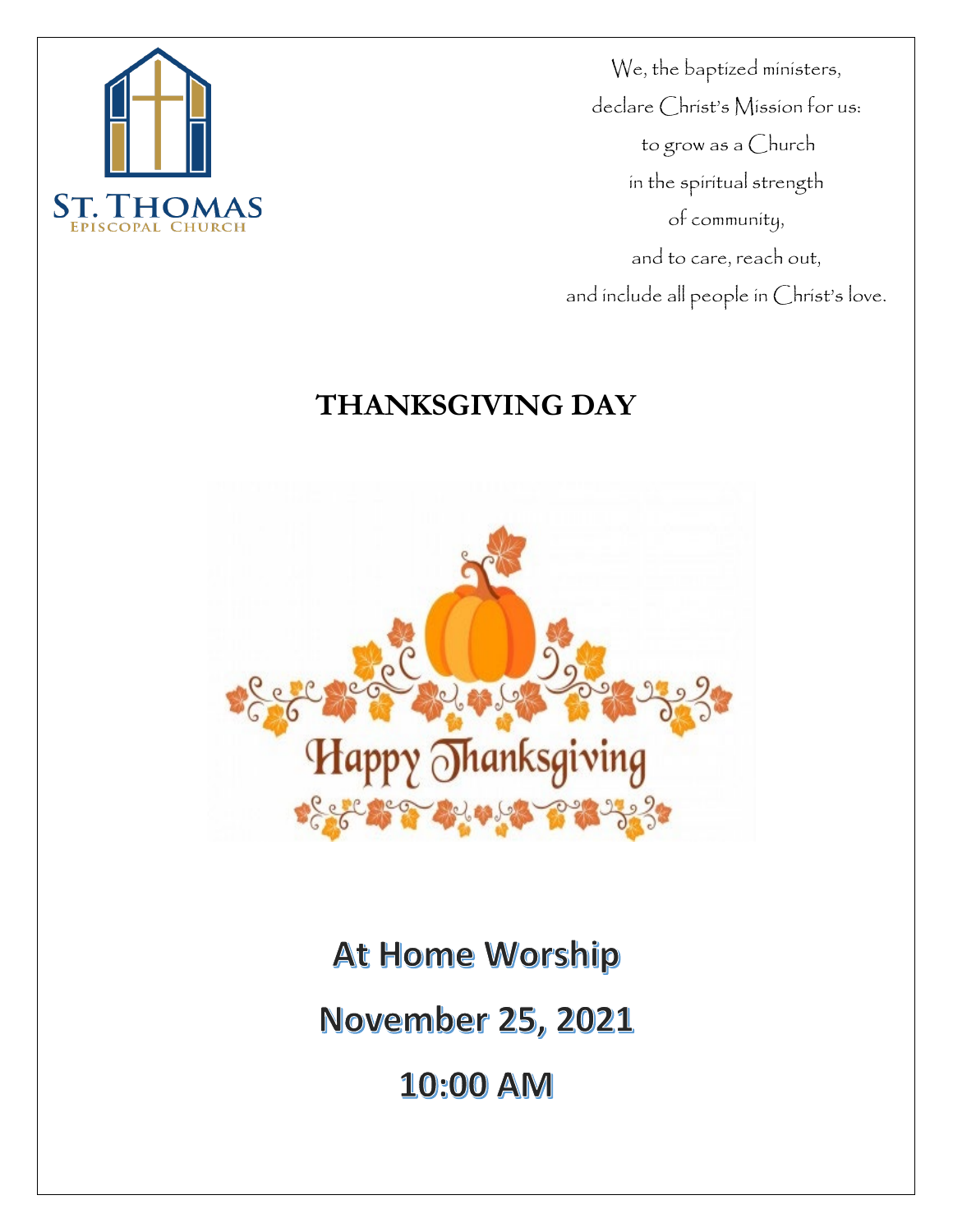## THE WORD OF GOD

### Prelude

### **Opening Acclamation**

*Presider* Blessed be God: Father, Son, and Holy Spirit.

*People* And blessed be his kingdom, now and forever. Amen.

## Collect for Purity

Almighty God, to you all hearts are open, all desires known, and from you no secrets are hid: Cleanse the thoughts of our hearts by the inspiration of your Holy Spirit, that we may perfectly love you, and worthily magnify your holy Name; through Christ our Lord. Amen.

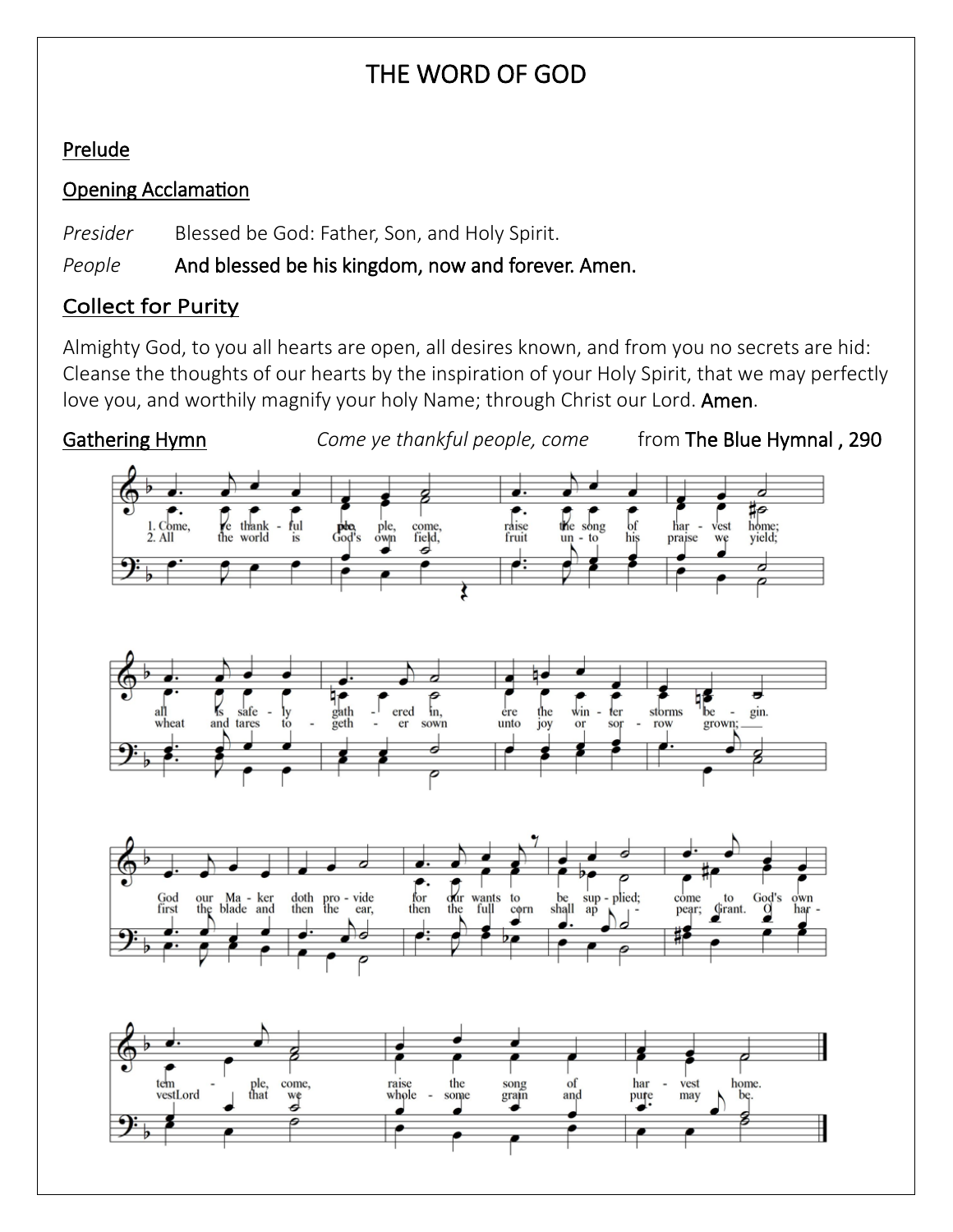### The Collect of the Day

*Presider* The Lord be with you. *People* And also with you.

### *Presider* Let us pray.

Almighty and gracious Father, we give you thanks for the fruits of the earth in their season and for the labors of those who harvest them. Make us, we pray, faithful stewards of your great bounty, for the provision of our necessities and the relief of all who are in need, to the glory of your Name; through Jesus Christ our Lord, who lives and reigns with you and the Holy Spirit, one God, now and for ever. Amen.

### The Lessons

The First Lesson: Joel 2:21-27

### A reading from the Book of Joel.

Do not fear, O soil; be glad and rejoice, for the LORD has done great things! Do not fear, you animals of the field, for the pastures of the wilderness are green; the tree bears its fruit, the fig tree and vine give their full yield. O children of Zion, be glad and rejoice in the LORD your God; for he has given the early rain for your vindication, he has poured down for you abundant rain, the early and the later rain, as before. The threshing floors shall be full of grain, the vats shall overflow with wine and oil. I will repay you for the years that the swarming locust has eaten, the hopper, the destroyer, and the cutter, my great army, which I sent against you. You shall eat in plenty and be satisfied, and praise the name of the LORD your God, who has dealt wondrously with you. And my people shall never again be put to shame. You shall know that I am in the midst of Israel, and that I, the LORD, am your God and there is no other. And my people shall never again be put to shame. The Word of the Lord.

### *People* Thanks be to God.

### Psalm 126 *(responsively by half verse)*

- 1 When the LORD restored the fortunes of Zion, \* then were we like those who dream. 2 Then was our mouth filled with laughter, \*
	- and our tongue with shouts of joy.
- 3 Then they said among the nations, \* "The LORD has done great things for them."
- 4 The LORD has done great things for us, \* and we are glad indeed.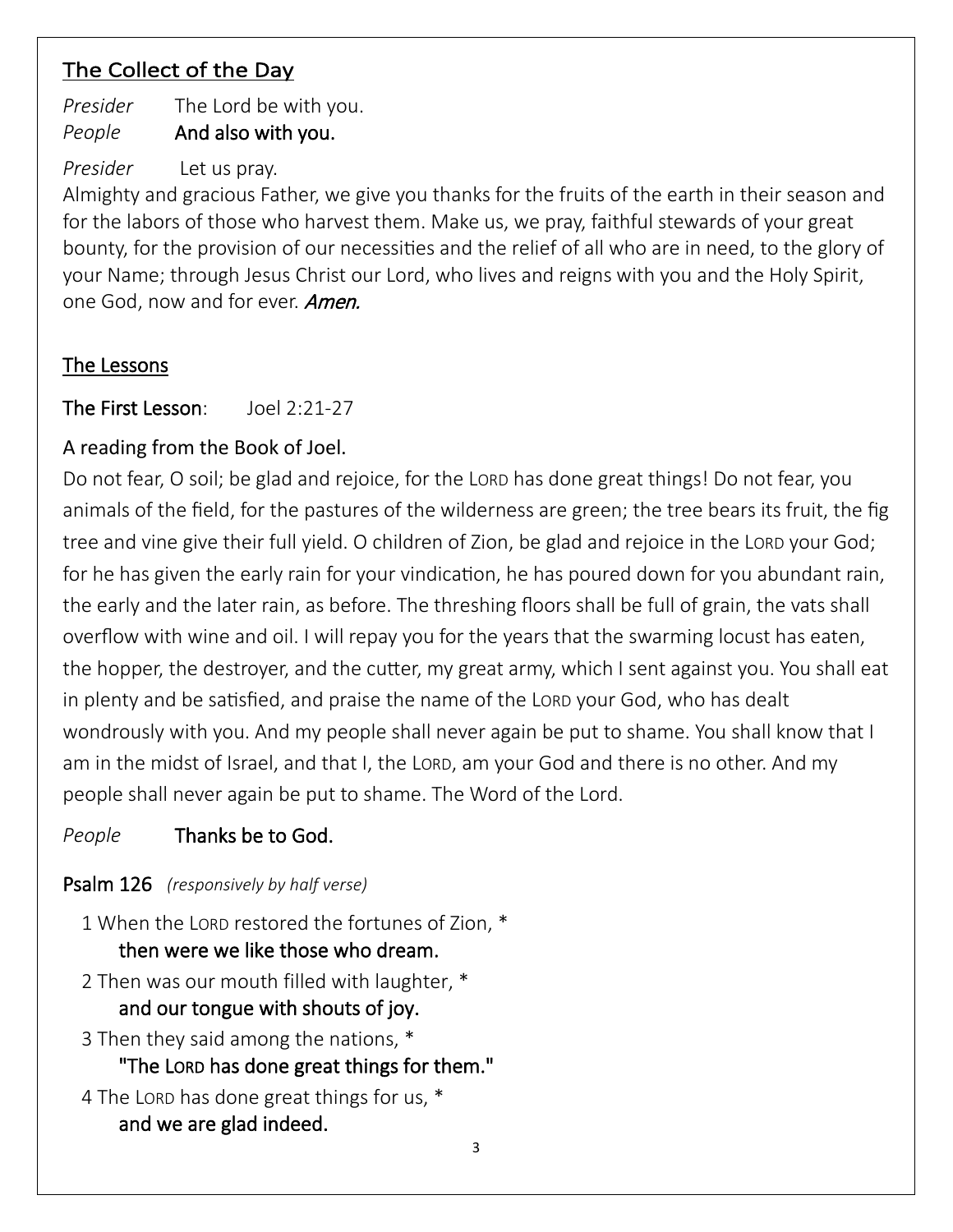### 5 Restore our fortunes, O LORD, \*

like the watercourses of the Negev.

6 Those who sowed with tears \*

will reap with songs of joy.

7 Those who go out weeping, carrying the seed, \* will come again with joy, shouldering their sheaves.

### Gospel Acclamation



### The Holy Gospel Matthew 6:25-33

Gospeller A reading from the Gospel of Matthew.

Jesus said, "I tell you, do not worry about your life, what you will eat or what you will drink, or about your body, what you will wear. Is not life more than food, and the body more than clothing? Look at the birds of the air; they neither sow nor reap nor gather into barns, and yet your heavenly Father feeds them. Are you not of more value than they? And can any of you by worrying add a single hour to your span of life? And why do you worry about clothing? Consider the lilies of the field, how they grow; they neither toil nor spin, yet I tell you, even Solomon in all his glory was not clothed like one of these. But if God so clothes the grass of the field, which is alive today and tomorrow is thrown into the oven, will he not much more clothe you-- you of litle faith? Therefore do not worry, saying, `What will we eat?' or `What will we drink?' or `What will we wear?' For it is the Gentiles who strive for all these things; and indeed your heavenly Father knows that you need all these things. But strive first for the kingdom of God and his righteousness, and all these things will be given to you as well." The Word of the Lord.

*People* Praise to you, Lord Christ.

The Homily **Natalie Perl Regan**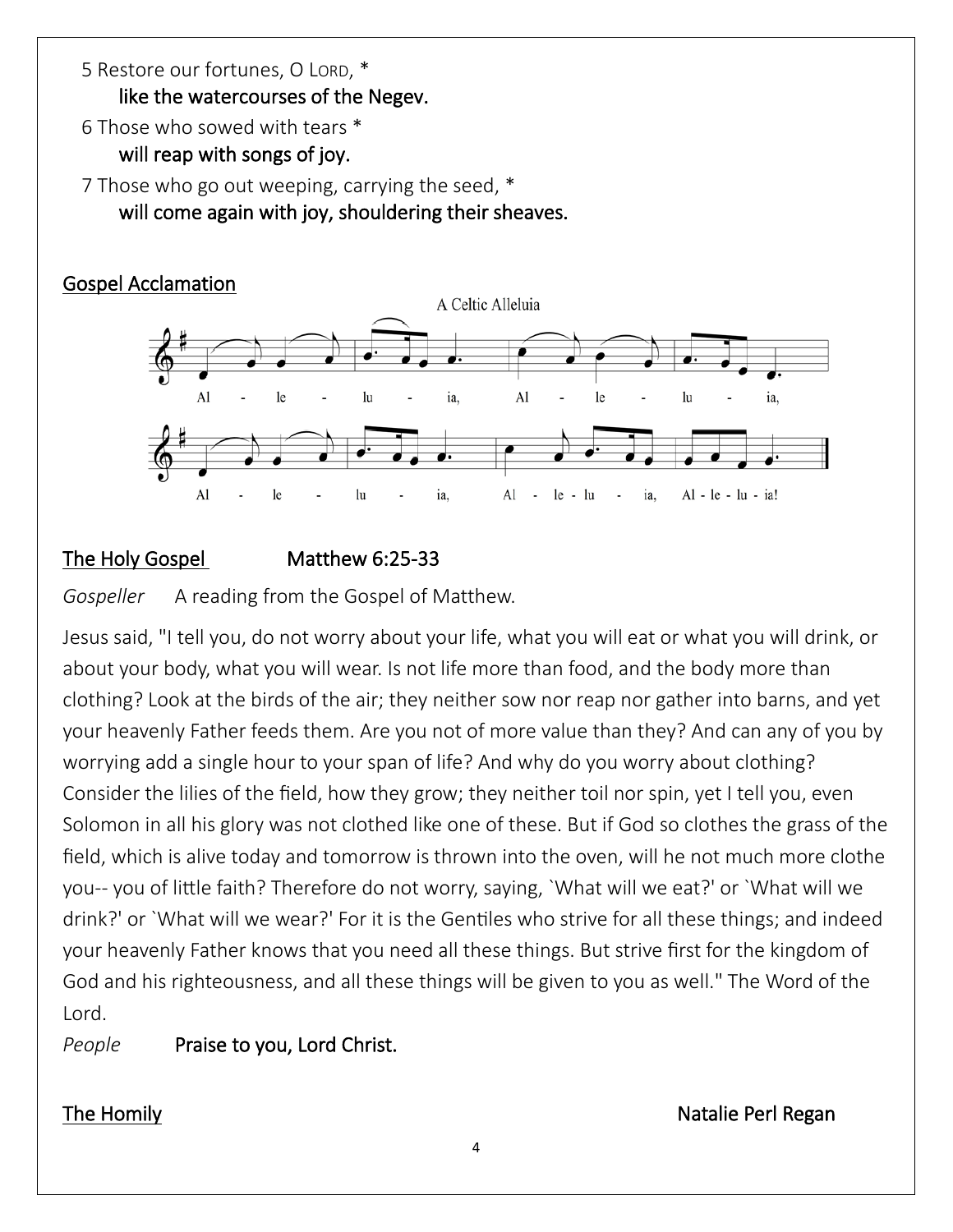### The Nicene Creed

We believe in one God, the Father, the Almighty, maker of heaven and earth, of all that is, seen and unseen. We believe in one Lord, Jesus Christ, the only Son of God, eternally begotten of the Father, God from God, Light from Light, true God from true God, begotten, not made, of one Being with the Father. Through him all things were made. For us and for our salvation he came down from heaven: by the power of the Holy Spirit he became incarnate from the Virgin Mary, and was made man. For our sake he was crucified under Pontius Pilate; he suffered death and was buried. On the third day he rose again in accordance with the Scriptures; he ascended into heaven and is seated at the right hand of the Father. He will come again in glory to judge the living and the dead, and his kingdom will have no end. We believe in the Holy Spirit, the Lord, the giver of life, who proceeds from the Father and the Son. With the Father and the Son he is worshiped and glorified. He has spoken through the Prophets. We believe in one holy catholic and apostolic Church. We acknowledge one baptism for the forgiveness of sins. We look for the resurrection of the dead. and the life of the world to come. Amen.

### A General Thanksgiving and the state of the state of the state BCP 836

Accept, O Lord, our thanks and praise for all that you have done for us.

We thank you for the splendor of the whole creation,

for the beauty of this world, for the wonder of life, and for the mystery of love.

We thank you for the blessing of family and friends, and for the loving care which surrounds us on every side.

We thank you for setting us at tasks which demand our best efforts, and for leading us to accomplishments which satisfy and delight us.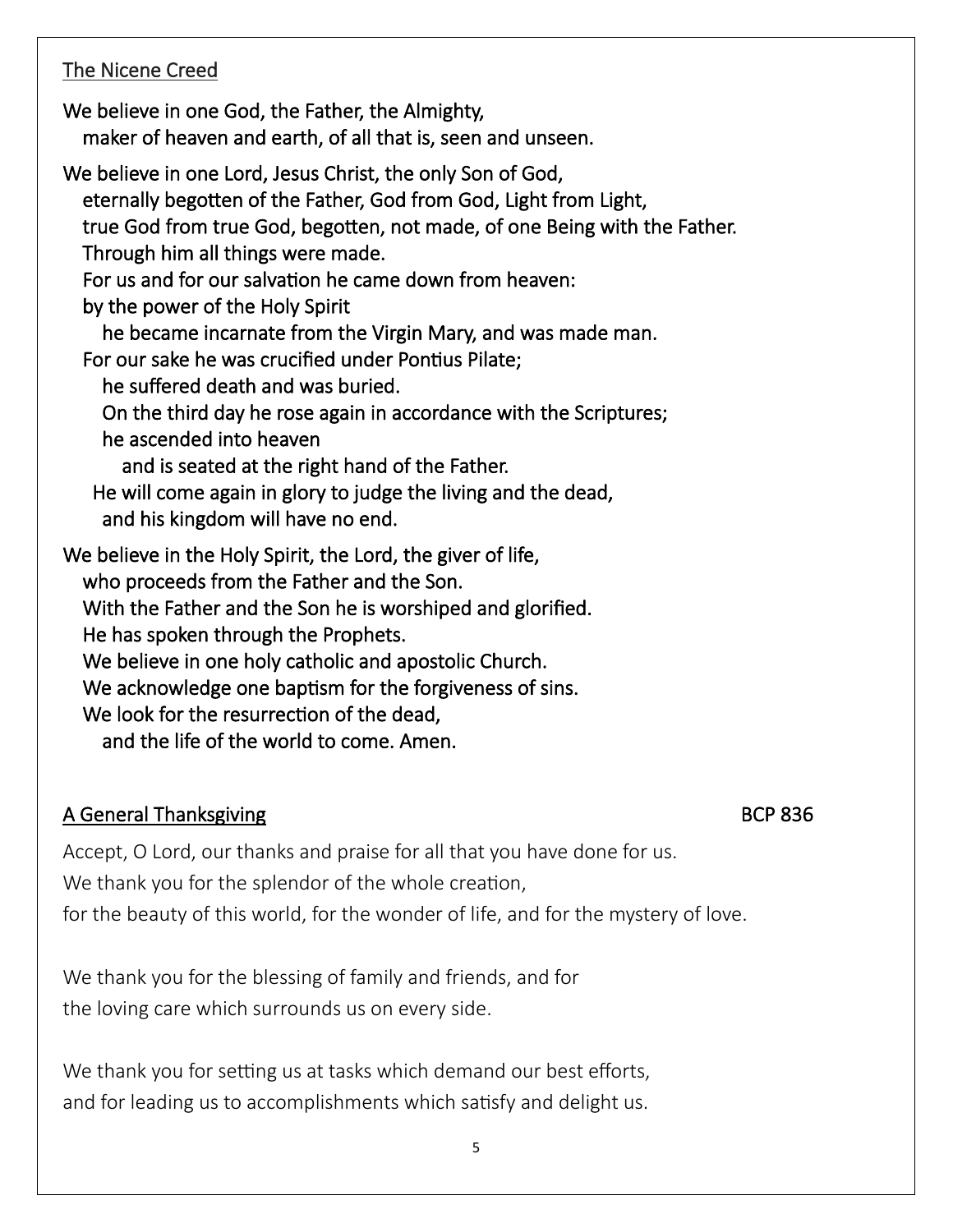We thank you also for those disappointments and failures that lead us to acknowledge our dependence on you alone.

Above all, we thank you for your Son Jesus Christ; for the truth of his Word and the example of his life; for his steadfast obedience, by which he overcame temptation; for his dying, through which he overcame death; and for his rising to life again, in which we are raised to the life of your kingdom.

Grant us the gift of your Spirit, that we may know Christ and make him known; and through him, at all times and in all places, may give thanks to you in all things. Amen.

### The Litany of Thanksgiving and the state of the Litany of Thanksgiving and the state of the BCP 836

Let us give thanks to God our Father for all his gifts so freely bestowed upon us.

For the beauty and wonder of your creation, in earth and sky and sea. We thank you, Lord.

For all that is gracious in the lives of men and women, revealing the image of Christ, We thank you, Lord.

For our daily food and drink, our homes and families, and our friends, We thank you, Lord. For minds to think, and hearts to love, and hands to serve, We thank you, Lord.

For health and strength to work, and leisure to rest and play, We thank you, Lord.

For the brave and courageous, who are patient in suffering and faithful in adversity, We thank you, Lord.

For all valiant seekers after truth, liberty, and justice,

### We thank you, Lord.

For the communion of saints, in all times and places, We thank you, Lord.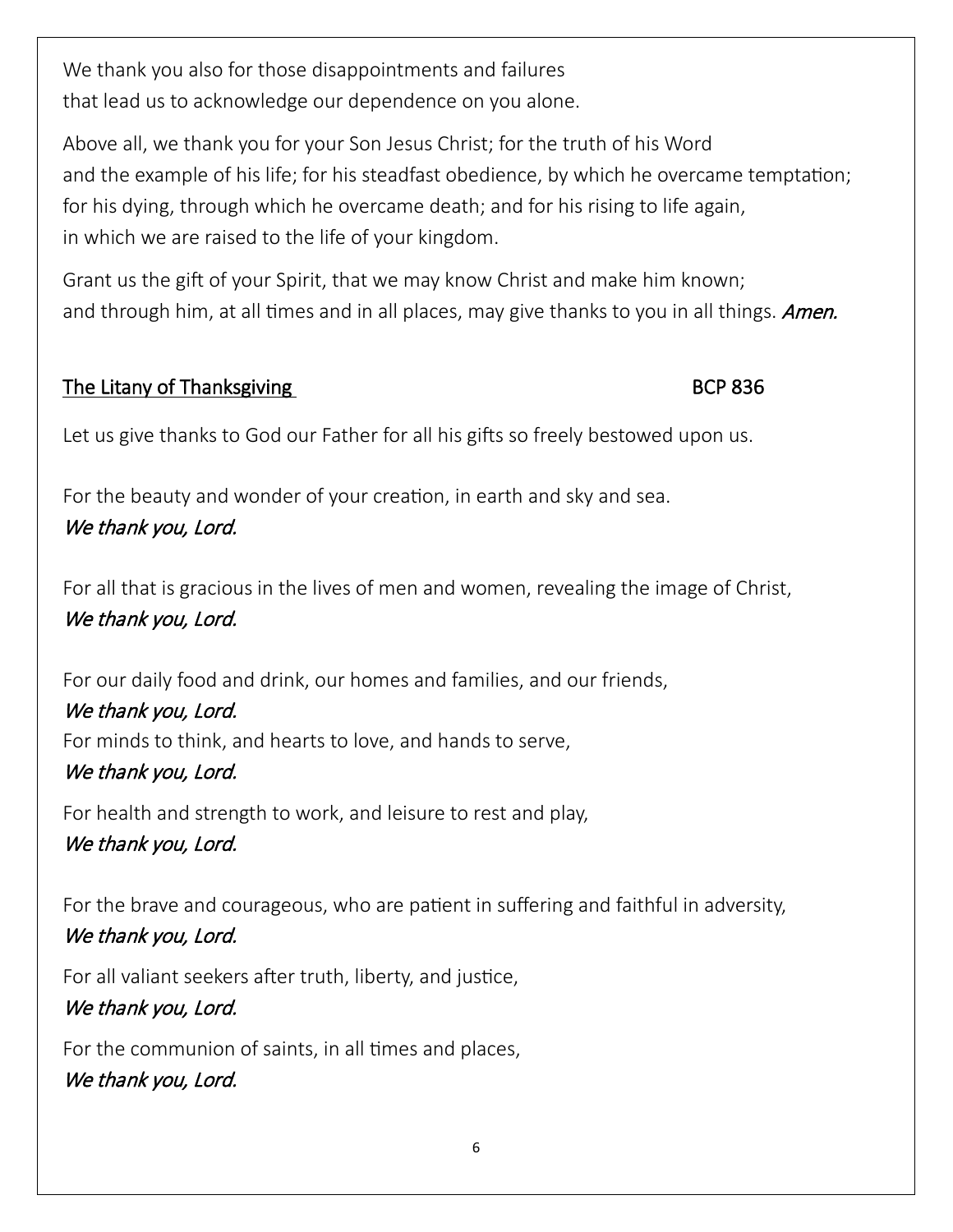Above all, we give you thanks for the great mercies and promises given to us in Christ Jesus our Lord;

To him be praise and glory, with you, O Father, and the Holy Spirit, now and for ever. Amen.

### **The Offertory Sentence**

*Presider* Let us with gladness present the offerings and oblations of our life and labor to the Lord.

Offertory **Colin Hand Colin Hand Colin Hand Colin Hand** 



### **It's Easy to Give Electronically to St. Thomas**

Text "givetostthomas" to (888) 554-8664 (and follow the directions), scan the QR code, or visit the GIVING page on the St. Thomas website: www.stthomasmcleanva.org

The Lord's Prayer

*Presider* The Lord be with you. *People* And also with you. *Presider* Let us pray.

*Presider and People*

Our Father, who art in heaven, hallowed be thy Name, thy kingdom come, thy will be done, on earth as it is in heaven. Give us this day our daily bread. And forgive us our trespasses, as we forgive those who trespass against us. And lead us not into temptation, but deliver us from evil. For thine is the kingdom, and the power, and the glory, for ever and ever. Amen.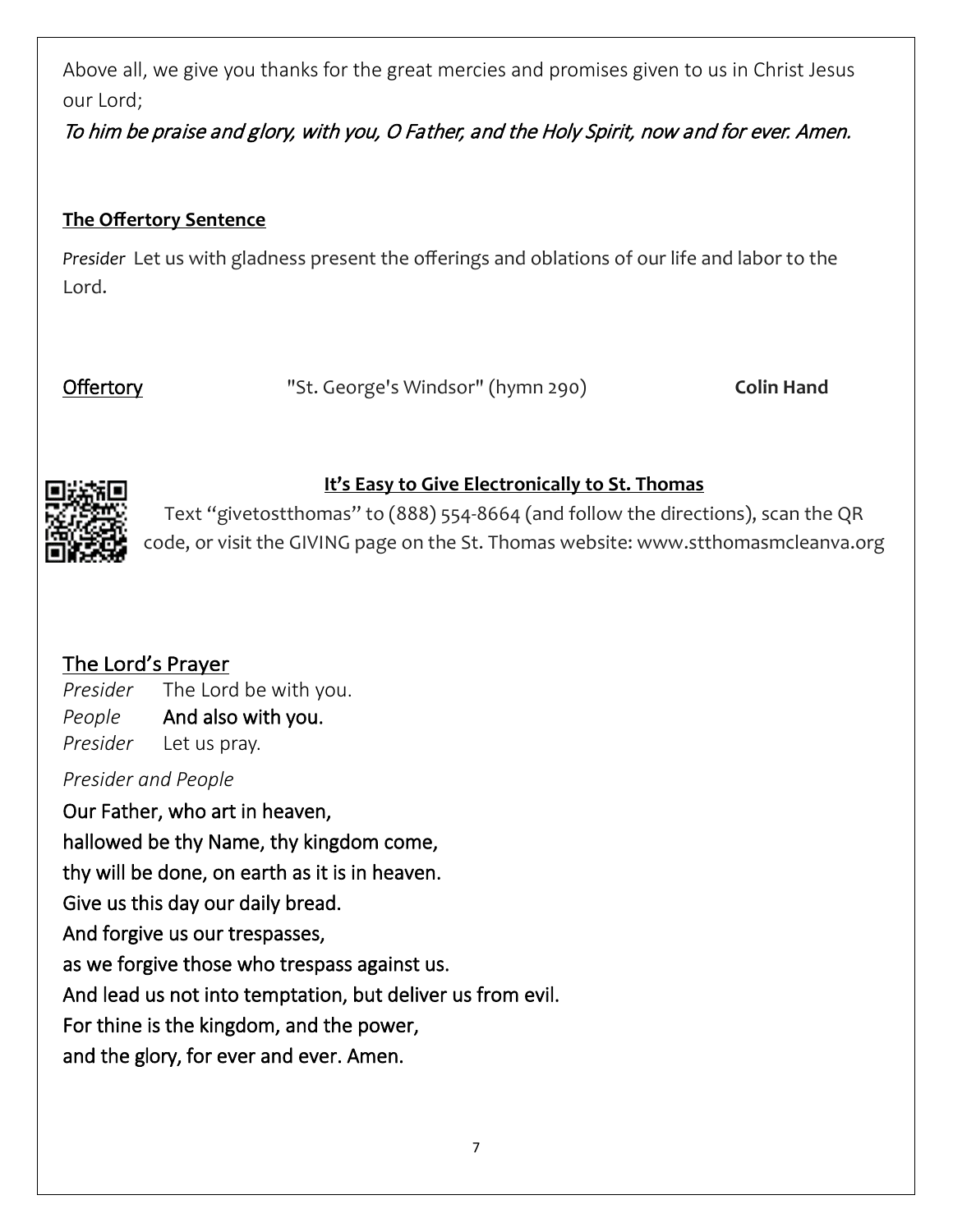### The Peace

*Presider* The peace of the Lord be always with you.

*People* And also with you.

### The Blessing

May the Wisdom of God, the Love of God, and the Grace of God, strengthen you/us to be Christ's hands and heart in this world, in the name of the Holy Trinity. Amen.

### **Announcements**

Closing Hymn *"We plow the fields and scatter", v.v. 1 & 3* Page 9

### The Dismissal

*Presider* Let us go forth in the name of Christ.

### People Thanks be to God.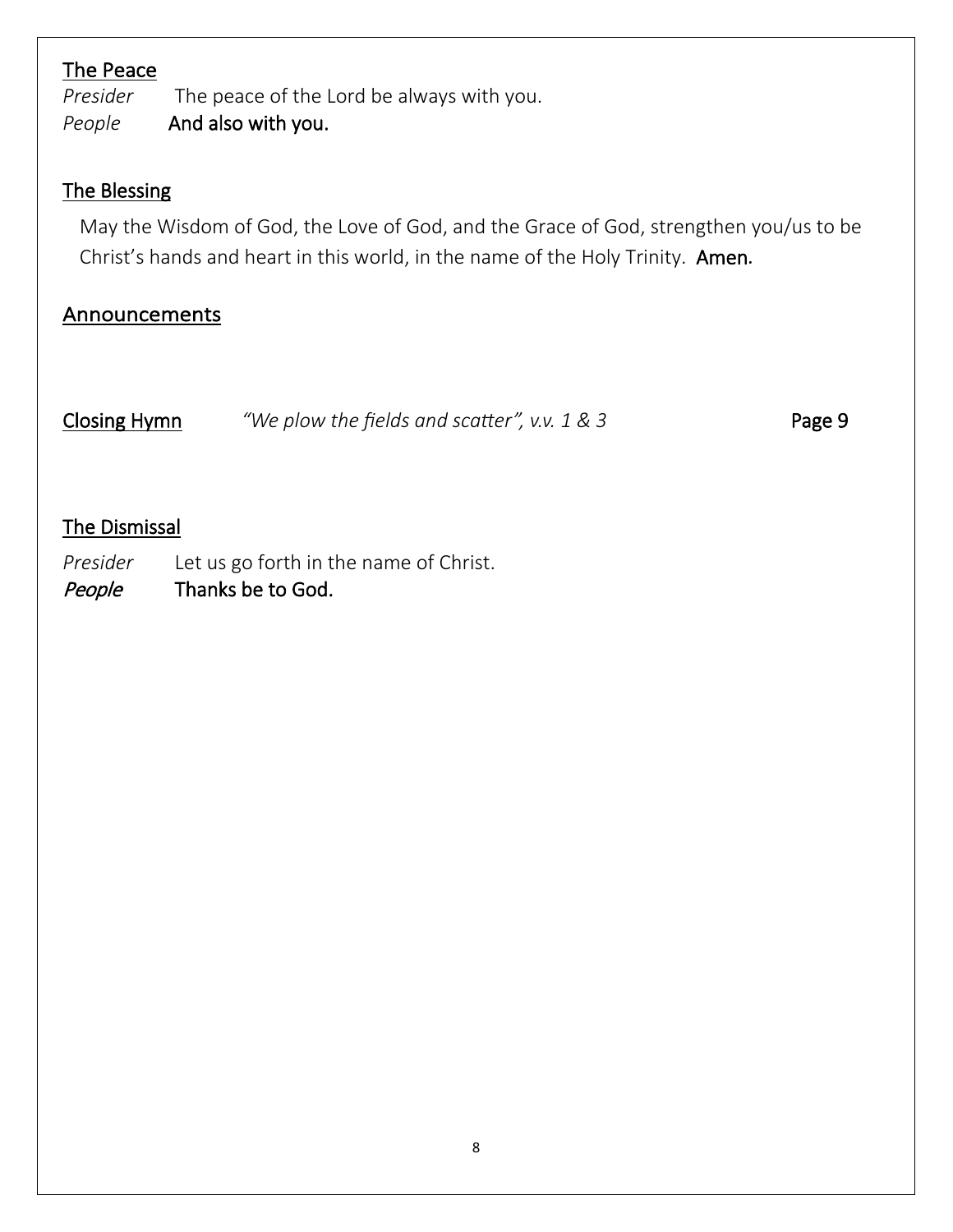### Closing Hymn "We plow the fields and scatter", v.v. 1 & 3 from The Blue Hymnal, 291 1 We plow the fields, and scat - ter the good seed on land, the  $2$  He  $\,$ on -  $\lg$ Ma - ker of all things near and is the far; 3 We thank thee, then, O Fa - ther, for all things bright and good, <u>ক</u>. but it fed and wa - tered by God's al-might-y hand; is paints the way-side flow - er, he lights the eve - ning he star; the seed - time and the har - vest, our life, our health, our food: he sends the snow in win - ter, the warmth to swell the grain, the winds and waves o bey him, by him the birds are fed; the gifts we have to of - fer are what thy love im - parts,  $\mathbf{o}$  $\overline{\mathbf{e}}$ re - fresh - ing the breez - es and the sun-shine, and soft rain. gives our dai - ly much more to us, his chil-dren, he bread. thou de but chief - ly sir - est our hum - ble thank - ful hearts. Refrain All good gifts a round from heaven bove;  $\sim$  $\,$  us are sent  $\mathbf{a}$  $\sim$ ₹. thank the Lord, O thank the Lord for  $\mathbf{all}$ then his love. 9:1  $\sigma$ Words: Matthias Claudius (1740-1815); tr. Jane Montgomery Campbell (1817-1878), alt. Music: Wir pflugen, Johann Abraham Peter Schulz (1747-1800)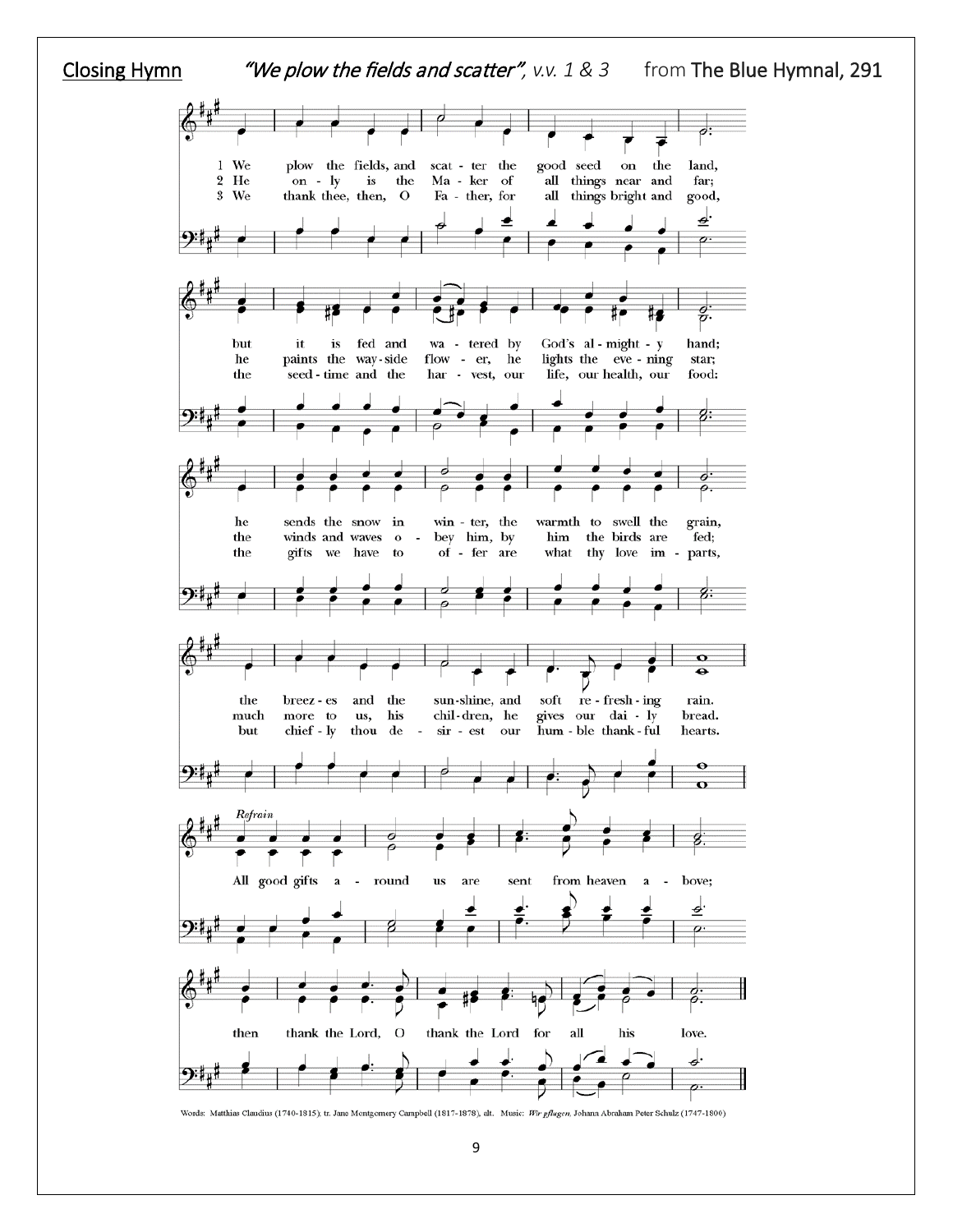### **Link for Zoom Church on Thanksgiving at 10 AM**

St. Thomas Episcopal Church is inviting you to a scheduled Zoom meeting.

Topic: Thanksgiving Worship

Time: Nov 25, 2021 10:00 AM Eastern Time (US and Canada)

Join Zoom Meeting

<https://us02web.zoom.us/j/89568763030?pwd=ZmdTQlloS01LdHVpTno1V0lsNEF2QT09>

**Meeting ID: 895 6876 3030**

**Passcode: Thanks**

**Call In:**

**301 715 8592** 

**Meeting ID: 895 6876 3030 Passcode: 706372**



### **Advent Wreath Making on Sunday**



St Thomas has a tradition of making Advent wreaths. The circular "oasis" (wet floral foam) is covered with greens such as pine, holly, cedar or other evergreens, then immersed in water for five minutes once you're at home. (We recommend placing the wreath on a glass pie plate to keep it moist). Four candles—three blue or purple and one pink are then inserted into plastic holders in the oasis to complete the wreath.

The Advent wreath is a Christian tradition that symbolizes the passage of the four weeks of Advent in the liturgical calendar. The wreath and candles are full of symbolism tied to the Christmas season. The wreath itself, which is made of various evergreens, signifies continuous life. The circle of the wreath, which has no beginning or end, symbolizes the eternity of God and the everlasting life we find in Christ.

The four candles represent the four weeks of Advent, and one candle is lit each Sunday. Three of the candles are blue or purple to signify a time of prayer and penance as we prepare for the birth of Christ. The rose-pink candle is lit on Gaudete Sunday, the third Sunday in Advent to represent joy. **We invite you to make an Advent wreath in Hudson Hall this year following the 10 am service on Sunday**. Please bring greenery to share and let the church office know to insure we have sufficient supplies. A free will offering of \$10 will offset the cost of the supplies.